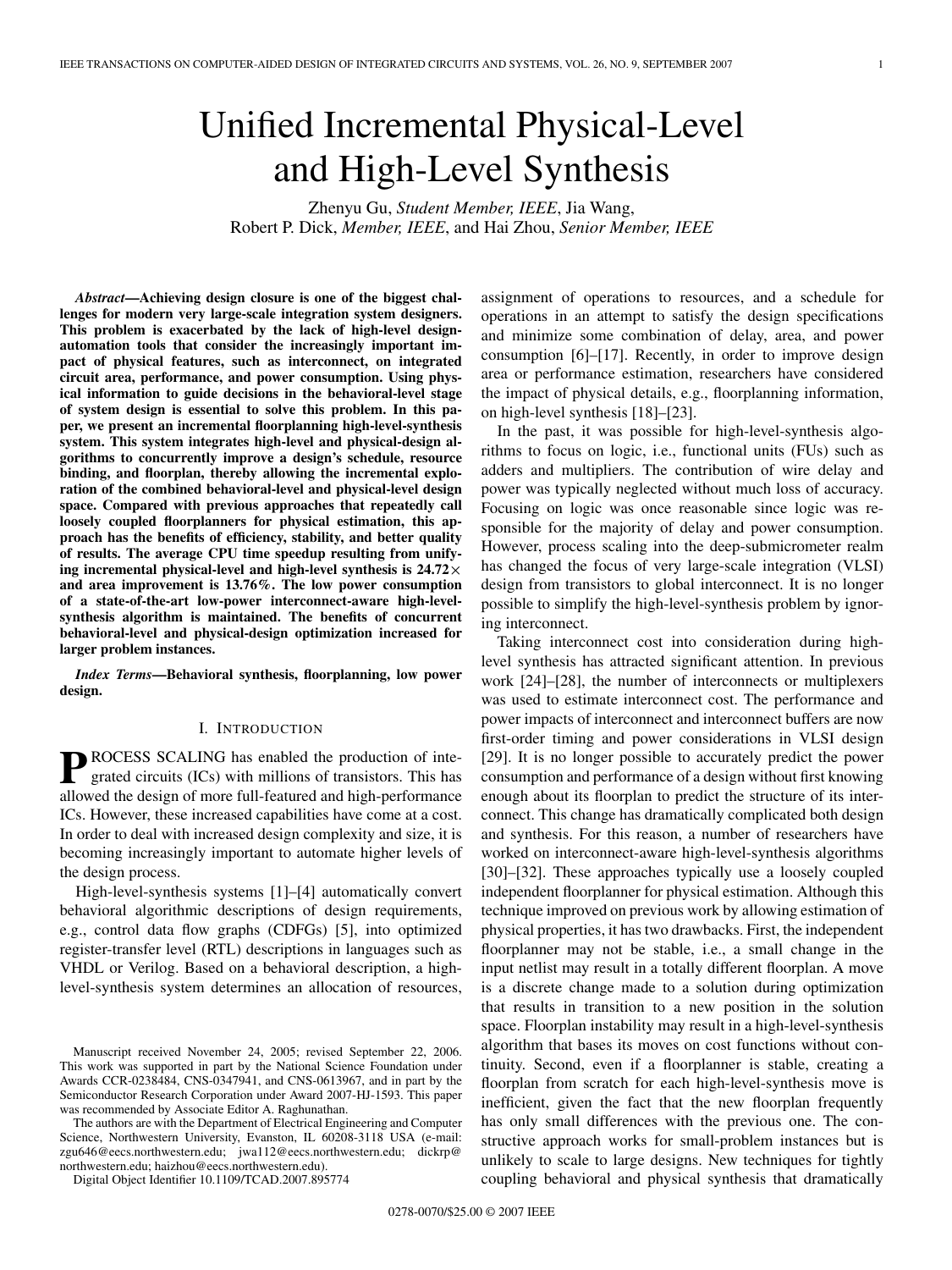improve their combined performance and quality are now necessary.

Incremental automated design promises to build tighter relationship between high-level synthesis and physical design, improving the quality of each [33]–[35]. A number of high-level-synthesis algorithms are based on incremental optimization and are, therefore, amenable to integration with incremental physical-design algorithms. This has the potential of improving both quality and performance. Incremental methods improve quality of results by maintaining important physicallevel properties across consecutive physical estimations during synthesis. Moreover, they shorten CPU time by reusing and building upon previous high-quality physical-design solutions that required a huge amount of effort to produce.

This paper describes an incremental high-level-synthesis system that reduces synthesis time dramatically while producing ICs with better area and low power consumption compared to a state-of-the-art power-aware high-levelsynthesis algorithm. The benefits of this approach increase with increasing problem size and complexity. This paper is based on the interconnect-aware high-level-synthesis tool, ISCALP [31], which was based on the low-power data-path synthesis tool, SCALP [15]. We reuse the power modeling and iterativeimprovement high-level-synthesis framework from ISCALP. However, this paper differs from previous work in that a truly incremental floorplanner is used to estimate the interconnect structure [36]. In contrast, past work used a fast constructive algorithm. Moreover, the high-level-synthesis algorithm, itself, is made incremental. As shown in Section V, this resulted in an average speedup of  $24.72\times$  and an average area improvement of 13.76%, while maintaining the low power consumption of a state-of-the-art power-aware high-level-synthesis algorithm. In addition, wire delay is considered in this paper to guarantee that the implementation meets its performance requirements.

This paper is organized as follows. Section II explains the motivation for this paper. Section III describes the design flow for the proposed high-level-synthesis system. The details of our incremental floorplanner are introduced in Section IV. Experimental results are presented in Section V. Conclusions and future work are presented in Section VI.

## II. MOTIVATION

In this section, we first present definitions useful in the discussion of high-level synthesis. Then, motivational examples are given based on our observations of the synthesis process. Examples are used to explain and motivate the use of unified high-level and physical-level optimization.

## *A. Definitions and Background*

The input to ISCALP is a CDFG  $G$ , an input arrival (and output sampling) period  $T_s$ , and a library  $L$  of FUs for data-path implementation. ISCALP produces an RTL circuit in which power consumption (including logic and wire power consumption) and estimated area are optimized. The ISCALP algorithm has two loops. Given the supply voltage, the outer loop incrementally reduces the number of control steps, csteps, from its maximum to minimum value, where csteps is defined as

$$
csteps = T_s \times f \tag{1}
$$

or alternatively,

$$
T_{clock} = T_s/csteps.
$$
 (2)

In the above equations, each control step corresponds to a time period of one clock cycle, and the sample period  $T_s$  is the constraint on the input data rate. The solution obtained from high-level synthesis must be able to process an input sample before the next one arrives. For a given specification, the sample period is fixed. Hence, csteps indicates the number of clock cycles required to process an input sample. The variable  $f$  is the chip clock frequency.  $T_{clock}$  is the chip clock period. ISCALP searches for the lowest power architecture for each possible value of csteps.

Given a value of *csteps*, which allows the clock period to be determined, the inner loop first uses the fastest available FU from the library to implement each operation. An as-soonas-possible (ASAP) schedule is then generated for the initial solution to determine whether it meets its timing requirements. The initial solution is then further optimized. Having obtained an initial solution that meets the sample period constraint for the current value of csteps, the iterative improvement phase attempts to improve the architecture by reducing the switched capacitance while satisfying the sample period constraints. More details can be found in literature [15], [31].

## *B. Motivating Example*

ISCALP employs a fast constructive slicing floorplanner based on netlist partitioning and rotation/orientation selection to obtain a floorplan optimized for wire length and area [37], [38]. Although it improved on its predecessors by considering the impact of floorplanning on synthesis, there are several drawbacks to this approach.

First, an incremental high-level-synthesis algorithm only changes a small portion of the modules and connections in each move. However, a constructive (conventional) floorplanner always starts floorplanning from scratch. This is not efficient because the floorplan information obtained during the previous run is not reused. Moreover, it is possible that the newly produced floorplan will be totally different from the previous one, despite only small changes in the set of modules and interconnections. This lack of autocorrelation in floorplan solutions may result in a high-level-synthesis algorithm basing its future moves on information that immediately becomes invalid after the moves are applied.

Second, the efficiency of the constructive slicing-structure floorplanner decreases dramatically for blocks with nonunity aspect ratios (ISCALP assume blocks with unity aspect ratio). As a result of constraining the solution space to slicing floorplans, it is prone to reaching suboptimal solutions. However, simply replacing the slicing floorplanner with a high-quality floorplanner would result in unacceptably high CPU time.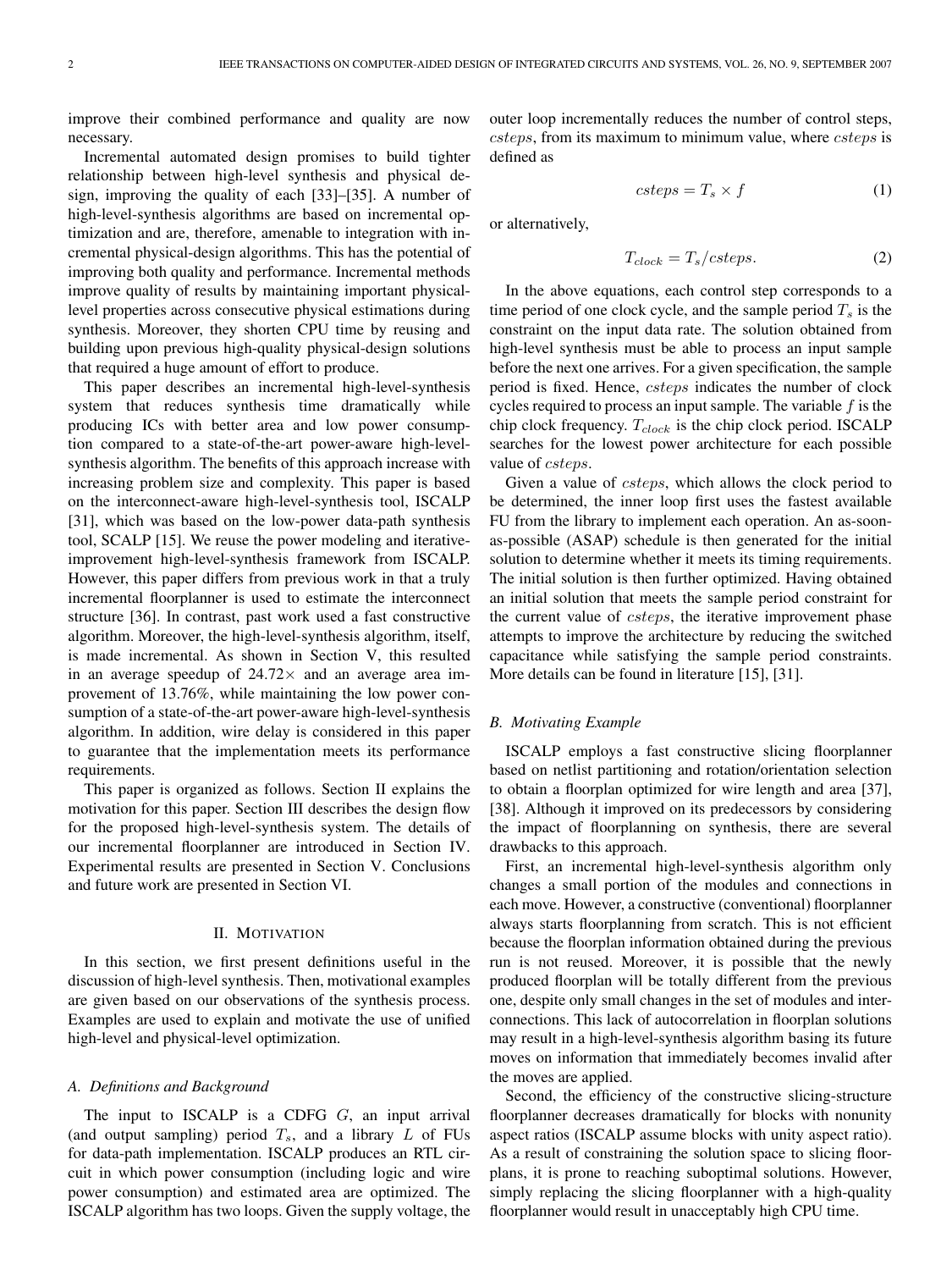TABLE I NUMBERS OF MERGES AND CPU TIMES OF DIFFERENT BENCHMARKS

|                       |         |                       |                | Unity aspect ratio |                                        | Non-unity aspect ratio |            |                       |                |           |                                      |          |
|-----------------------|---------|-----------------------|----------------|--------------------|----------------------------------------|------------------------|------------|-----------------------|----------------|-----------|--------------------------------------|----------|
| Benchmark             |         | No. of Merges         | No. of Splits  |                    | <b>CPU</b> Time                        |                        |            | No. of Merges         | No. of Splits  |           | <b>CPU</b> Time                      |          |
|                       |         | <b>ISCALP IFP-HLS</b> | <b>IFP-HLS</b> |                    | $ ISCALP (s) IFP-HLS (s) Speedup (x) $ |                        |            | <b>ISCALP IFP-HLS</b> | <b>IFP-HLS</b> |           | ISCALP (s) IFP-HLS (s) Speedup $(x)$ |          |
| <b>CHEMICAL</b>       | 593     | 208                   | 24             | 83.35              | 74.19                                  | 1.12                   | 585        | 190                   | 26             | 793.83    | 55.15                                | 14.39    |
| <b>DCT_DIF</b>        | 981     | 492                   |                | 102.98             | 120.86                                 | 0.85                   | 769        | 508                   |                | 699.96    | 102.27                               | 6.84     |
| <b>DCT_IJPEG</b>      | 630     | 380                   | $\Omega$       | 363.12             | 310.91                                 | 1.17                   | 850        | 424                   | 11             | 4297.13   | 183.36                               | 23.44    |
| <b>DCT_LEE</b>        | 1512    | 674                   | $\overline{c}$ | 248.07             | 194.41                                 | 1.28                   | 1276       | 691                   |                | 2669.18   | 166.56                               | 16.03    |
| DCT <sub>-</sub> WANG | 974     | 564                   | 10             | 340.40             | 259.53                                 | 1.31                   | 1019       | 515                   | 3              | 5678.98   | 229.11                               | 24.79    |
| <b>ELLIPTIC</b>       | 562     | 172                   | 16             | 77.46              | 57.04                                  | 1.36                   | 533        | 212                   | 11             | 804.29    | 53.16                                | 15.13    |
| IIR77                 | 858     | 506                   | $\overline{c}$ | 214.89             | 192.87                                 | 1.11                   | 858        | 426                   |                | 2102.27   | 126.04                               | 16.68    |
| <b>JACOBLSM</b>       | 1652    | 572                   | 52             | 1982.55            | 322.97                                 | 6.14                   | 1755       | 530                   | 26             | 31187.15  | 256.60                               | 121.54   |
| MAC                   | 220     | 31                    | 13             | 7.64               | 10.28                                  | 0.74                   | 200        | 19                    | 14             | 22.12     | 5.64                                 | 3.92     |
| <b>PAULIN</b>         | 87      | 26                    | 6              | 1.12               | 2.50                                   | 0.45                   | 87         | 25                    | 6              | 3.20      | 2.03                                 | 1.58     |
| PR <sub>1</sub>       | 839     | 449                   | 10             | 162.79             | 138.13                                 | 1.18                   | 841        | 448                   | 12             | 2041.15   | 121.94                               | 16.74    |
| PR <sub>2</sub>       | 1074    | 526                   | 20             | 366.87             | 256.12                                 | 1.43                   | 866        | 529                   | 27             | 6145.86   | 177.36                               | 34.65    |
| <b>SERIAL</b>         | 5200    | 2620                  | $\mathcal{E}$  | 1187.37            | 767.48                                 | 1.55                   | 5200       | 2660                  |                | 14503.25  | 599.59                               | 24.19    |
| <b>SMALL</b>          | 11      | 9                     | $\Omega$       | 0.20               | 0.94                                   | 0.21                   | 11         | 13                    | $\overline{c}$ | 0.24      | 0.83                                 | 0.29     |
| <b>WDF</b>            | 1827    | 631                   | 6              | 185.52             | 118.74                                 | 1.56                   | 1588       | 739                   | 9              | 1092.92   | 118.92                               | 9.19     |
| RANDOM100             | 1359    | 511                   | 10             | 462.14             | 246.24                                 | 1.88                   | 1353       | 433                   |                | 5951.79   | 204.52                               | 29.10    |
| RANDOM200             | 1110    | 780                   |                | 16438.33           | 3498.53                                | 4.70                   | 1140       | 780                   | $\overline{c}$ | 174540.95 | 2826.22                              | 61.76    |
| RANDOM300             | 2810    | 820                   | $\theta$       | 160997.92          | 18786.70                               | 8.57                   | $N/A^*$    | 900                   | $\overline{c}$ | $N/A^*$   | 12650.64                             | $N/A^*$  |
| Average               | 1238.83 | 553.94                | 9.78           | 10179.04           | 1408.80                                | 2.03                   | $1113.59*$ | $537.76*$             | 9.11           | 14854.96* | $307.61*$                            | $24.72*$ |

\*To solve non-unity aspect ratio Random300, ISCALP had not yet halted after 120 hours. The non-unity aspect ratio Random300 benchmark was excluded from the computation for average numbers.

TABLE II CPU TIMES BREAK DOWN OF DIFFERENT BENCHMARKS

|                       |           |               | Unity aspect ratio |                |                   |        | Non-unity aspect ratio |                   |            |                |             |            |
|-----------------------|-----------|---------------|--------------------|----------------|-------------------|--------|------------------------|-------------------|------------|----------------|-------------|------------|
| Benchmark             |           | <b>ISCALP</b> |                    | <b>IFP-HLS</b> |                   |        | <b>ISCALP</b>          |                   |            | <b>IFP-HLS</b> |             |            |
|                       | $T_{fp}$  | $T_{total}$   | Ratio*             | $T_{fp}$       | $T_{total}$       | Ratio* | $T_{fp}$               | $T_{total}$       | Ratio*     | $T_{fp}$       | $T_{total}$ | Ratio*     |
|                       | (s)       | (s)           | $(\%)$             | (s)            | $\left( s\right)$ | $(\%)$ | (s)                    | $\left( s\right)$ | $(\%)$     | (s)            | (s)         | (%)        |
| <b>CHEMICAL</b>       | 61.19     | 83.35         | 73.41              | 61.24          | 74.19             | 82.54  | 770.91                 | 793.83            | 97.11      | 43.60          | 55.15       | 79.06      |
| <b>DCT_DIF</b>        | 75.57     | 102.98        | 73.38              | 101.86         | 120.86            | 84.28  | 674.93                 | 699.96            | 96.42      | 82.95          | 102.27      | 81.11      |
| <b>DCT_IJPEG</b>      | 308.59    | 363.12        | 84.98              | 269.28         | 310.91            | 86.61  | 4238.01                | 4297.13           | 98.62      | 146.66         | 183.36      | 79.98      |
| <b>DCT_LEE</b>        | 191.11    | 248.07        | 77.04              | 159.66         | 194.41            | 82.13  | 2616.96                | 2669.18           | 98.04      | 130.88         | 166.56      | 78.58      |
| DCT_WANG              | 275.61    | 340.40        | 80.97              | 214.17         | 259.53            | 82.52  | 5613.21                | 5678.98           | 98.84      | 185.94         | 229.11      | 81.16      |
| <b>ELLIPTIC</b>       | 49.42     | 77.46         | 63.80              | 47.08          | 57.04             | 82.54  | 780.94                 | 804.29            | 97.10      | 41.44          | 53.16       | 77.95      |
| IIR77                 | 168.91    | 214.89        | 78.60              | 164.32         | 192.87            | 85.20  | 2056.25                | 2102.27           | 97.81      | 104.88         | 126.04      | 83.21      |
| <b>JACOBLSM</b>       | 1846.04   | 1982.55       | 93.11              | 245.88         | 322.97            | 76.13  | 31029.15               | 31187.15          | 99.49      | 188.11         | 256.60      | 73.31      |
| MAC                   | 4.80      | 7.64          | 62.83              | 9.28           | 10.28             | 90.27  | 19.42                  | 22.12             | 87.79      | 4.89           | 5.64        | 86.70      |
| <b>PAULIN</b>         | 0.54      | 1.12          | 48.21              | 2.11           | 2.50              | 84.40  | 2.50                   | 3.20              | 78.13      | 1.66           | 2.03        | 81.77      |
| PR <sub>1</sub>       | 126.84    | 162.79        | 77.92              | 112.32         | 138.13            | 81.31  | 2003.70                | 2041.15           | 98.17      | 96.38          | 121.94      | 79.04      |
| PR <sub>2</sub>       | 299.53    | 366.87        | 81.64              | 213.68         | 256.12            | 83.43  | 6085.16                | 6145.86           | 99.01      | 141.40         | 177.36      | 79.72      |
| <b>SERIAL</b>         | 974.21    | 1187.37       | 82.05              | 634.26         | 767.48            | 82.64  | 14288.12               | 14503.25          | 98.52      | 476.38         | 599.59      | 79.45      |
| <b>SMALL</b>          | 0.09      | 0.20          | 45.00              | 0.84           | 0.94              | 89.36  | 0.15                   | 0.24              | 62.50      | 0.71           | 0.83        | 85.54      |
| <b>WDF</b>            | 126.58    | 185.52        | 68.23              | 90.21          | 118.74            | 75.97  | 1037.36                | 1092.92           | 94.92      | 88.49          | 118.92      | 74.41      |
| RANDOM <sub>100</sub> | 383.64    | 462.14        | 83.01              | 208.30         | 246.24            | 84.59  | 5869.24                | 5951.79           | 98.61      | 172.87         | 204.52      | 84.52      |
| RANDOM200             | 15484.14  | 16438.33      | 94.20              | 2877.49        | 3498.53           | 82.25  | 173591.19              | 174540.95         | 99.46      | 2220.85        | 2826.22     | 78.58      |
| RANDOM300             | 151251.05 | 160997.92     | 93.95              | 15798.36       | 18786.70          | 84.09  | $N/A**$                | $N/A**$           | $N/A**$    | 10089.21       | 12650.64    | 79.75      |
| Average               | 9534.88   | 10179.04      | 75.69              | 1178.35        | 1408.80           | 83.35  | 14745.72**             | 14854.96**        | $94.15***$ | 242.83**       | $307.61**$  | $80.24***$ |

\* Ratio =  $T_{fp}/T_{total}$ 

\*\* To solve non-unity aspect ratio Random300, ISCALP had not yet halted after 120 hours. The non-unity aspect ratio Random300 benchmark was excluded from the computation for average numbers.

To solve these problems, we propose an incremental iterative improvement high-level-synthesis algorithm tightly integrated with a high-quality incremental floorplanner. This synthesis system is called incremental floorplanning high-level synthesis (IFP-HLS). We run the same benchmarks on both ISCALP and IFP-HLS, listing the number of merge operations and CPU time for each benchmark in Table I.

$$
t_{total} = N_{moves} * (t_{HLS} + t_{fp})
$$
 (3)

As (3) shows, the CPU time of the high-level-synthesis run can be divided into two parts: high-level-synthesis moves and the resulting physical design carried out by the floorplanner. As shown in Table II, floorplanning is the most time consuming

of these. It uses at least 75.69% of the CPU time on average for both ISCALP and IFP-HLS. As shown in Table I, IFP-HLS achieves an average reduction of 50% in the number of high-level-synthesis merge operations compared to ISCALP. This results in a large reduction in floorplanner CPU time. The reduction in moves, and CPU time, is mainly due to the incremental high-level-synthesis and floorplanning algorithms used in IFP-HLS. Many high-level-synthesis moves result in time-consuming changes to the floorplan. IFP-HLS can greatly reduce CPU time by reducing the number of merge operations, particularly for larger benchmarks, which require larger solution spaces to be explored.

Fig. 1 illustrates the power consumptions of intermediate solutions during optimization in ISCALP and IFP-HLS. For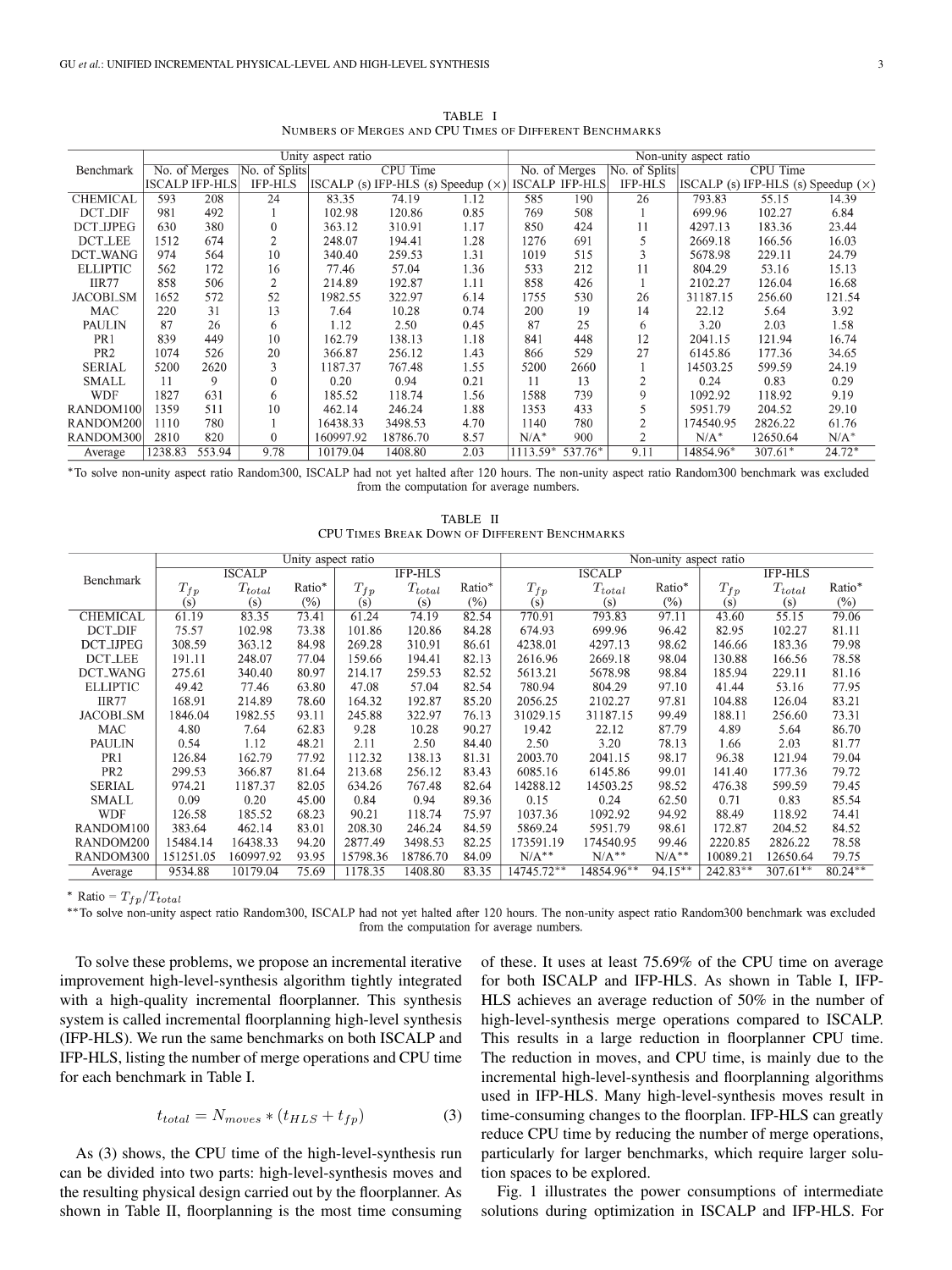

Fig. 1. Power consumption of intermediate solution during the optimization of ISCALP and IFP-HLS. (a) Power consumption of intermediate solution during the optimization for all the values of csteps. (b) Power consumption of intermediate solution during the optimization for the values of csteps from zero to two.

each value of *csteps*, we plot the intermediate solutions produced by the optimization algorithm. Note that all of these intermediate solutions have the same value of csteps. Incremental optimization allows IFP-HLS to focus on the most promising (low power) regions of the solution space while ISCALP must essentially restart optimization for each new potential clock frequency. This allows improvement to both optimization time and solution quality for IFP-HLS.

Note that ISCALP starts the floorplanner from scratch after each high-level design change. The incremental physical and architectural optimization used in IFP-HLS reduces CPU time dramatically, particularly for large applications. Table I indicates that the average CPU time speedup is 24.72×. The improvement is greatest for the largest benchmarks. For example, when run on Random300, ISCALP does not finish within five days, while IFP-HLS finishes within 4 h. In addition, IFP-HLS achieves 13.76% improvement in area compared to ISCALP.

The above examples clearly illustrate the value of using unified incremental physical-level and high-level synthesis. As shown in detail in Section V, this approach improves both design quality and CPU time.



Fig. 2. Incremental high-level-synthesis algorithm.

# III. INCREMENTAL HIGH-LEVEL SYNTHESIS

In this section, we describe IFP-HLS, the proposed incremental high-level synthesis algorithm. IFP-HLS is built upon ISCALP [31]. However, incorporating incremental floorplanning required substantial changes to that algorithm, resulting in a new low-power IFP-HLS algorithm. IFP-HLS considers both data-path and interconnect power consumption. As shown in Fig. 2, the CDFG is simulated with typical trace in order to profile the switching activity of each operation and data-transfer edge. An RTL design library is set up to provide the power and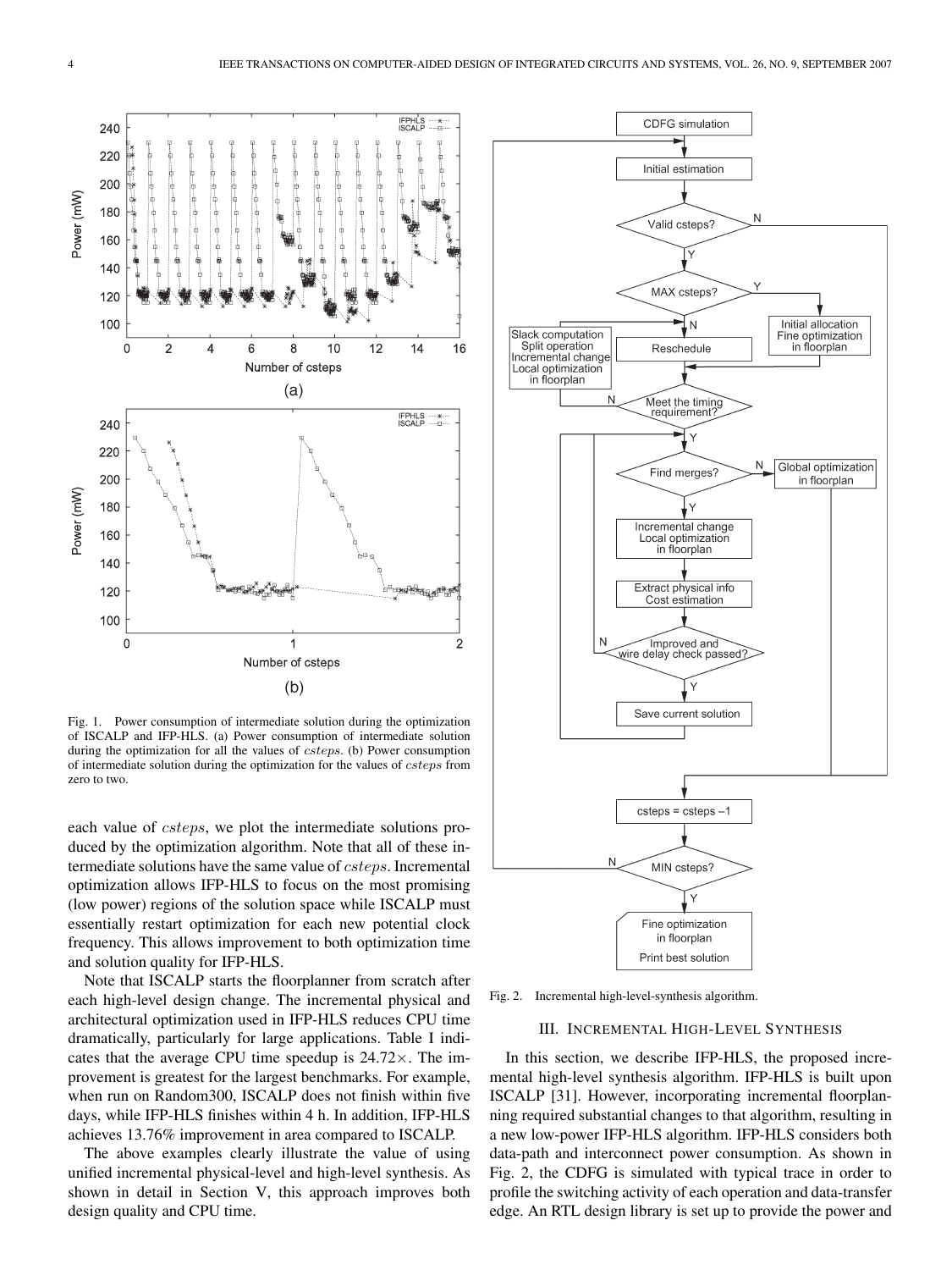area information. The profiling information combined with this RTL design library and floorplanner is then used to evaluate the power consumption of both data path and interconnect. IFP-HLS uses a new incremental method for improving FU binding during high-level synthesis. Although this improvement alone would result in a reduction in synthesis time, its motivation was to facilitate the integration of an incremental-floorplanning algorithm with high-level synthesis in order to improve solution quality and reduce synthesis time. This allows the highlevel-synthesis algorithm to determine the physical position of each module during optimization, enabling interconnect power consumption and delay estimation.

# *A. Incremental High-Level-Synthesis Framework*

In this section, we give an overview of our incremental highlevel synthesis flow. The flowchart of IFP-HLS is shown in Fig. 2. IFP-HLS differs from ISCALP in a number of ways. Instead of generating an initial solution for each value of *csteps*, IFP-HLS only generates one solution at the maximum value of csteps and incrementally changes the solution as csteps decreases. Thus, in addition to using incremental floorplanning, IFP-HLS also eliminates redundant moves by taking advantages of incremental steps in high-level synthesis. Initially, we still use an ASAP schedule and fully parallel allocation to estimate whether there exists a valid solution for the current value of csteps. If not, it is not necessary to do further moves for the current number of control steps, because a binding that further reduces the finish time of an ASAP schedule is not possible. However, if an ASAP schedule that meets the timing requirements is possible, we will use the best solution from the previous value of csteps and reschedule it based on the current value, which is equal to the previous csteps minus one. If, after rescheduling, the solution meets its timing requirements, rebinding is not necessary. Otherwise, it will be necessary to parallelize some of the operations to improve performance. The split move is used to eliminate resource contention by splitting a pair of operations that were initially assigned to the same FU onto separate FUs. A detailed description of the split move may be found in Section III-B.

For a given value of *csteps*, when a move is chosen, IFP-HLS incrementally changes the floorplan to see whether the change improves solution quality. If so, the change is accepted. Otherwise, the change is rejected and other moves are attempted. This technique differs from that in ISCALP. In ISCALP, floorplanning is only done at the end of each csteps iteration; it does not take advantage of the solution correlation to save effort across csteps values. ISCALP uses only power consumption to guide the high-level-synthesis moves. In contrast, IFP-HLS uses a weighted sum of area and power consumption (in picowatts), with a ratio of 1  $\mu$ m<sup>2</sup> to 5 pW, in order to evaluate solution quality.

A high-quality incremental floorplanner was developed and incorporated into IFP-HLS to guide the high-level-synthesis moves. Each time the high-level-synthesis algorithm needs physical information, it extracts that information from the current incrementally generated floorplan. Costs derived from the floorplan are also used to guide the high-level-synthesis moves.

By using incremental floorplanning, closer interaction between high-level synthesis and physical design is possible, i.e., the high-level-synthesis algorithm may determine the impact of potential changes to binding upon physical attributes such as interconnect power consumption and area.

The core idea of incremental design is to maintain good physical-level properties across consecutive physical estimations during the high-level-synthesis moves. It is possible to apply the idea of using an incremental optimization framework to integrate other algorithms, provided that the algorithms at each level of design can be made incremental. Let us consider a few other examples. In force-directed scheduling, all the operations may be scheduled iteratively in the order of increasing cost. The cost of scheduling each unscheduled operation is updated after each operation is scheduled. This provides a potential opportunity to tightly integrate an incremental floorplanner to allow physical-information feedback. Maximal clique is NPhard. Therefore, for maximal clique-based resource sharing, a heuristic is often used in practice. As long as the heuristic is iterative, it can be made incremental.

In summary, IFP-HLS performs scheduling, allocation, and binding by iteratively changing csteps and determining whether operations need to be rescheduled or rebound (split) in order to meet timing constraints. At each step, the floorplan is updated and reoptimized.

### *B. Extended Move*

This section describes split moves, rescheduling, and a new graph technique to determine split locations.

We observed that when *csteps* decreases by one, each individual operation takes, at most, the same number of control steps as it did for the previous value of csteps. Given that csteps is no less than the previous csteps minus one, we can conclude that the ASAP schedule for the previous value of csteps violates the deadline for the current value of csteps by, at most, one clock cycle. We will use node i's slack  $S_i$  to represent this information, which is defined as follows:

$$
S_i = LSTM_i - EST_i \tag{4}
$$

where  $EST_i$  is the earliest start time, and  $LST_i$  is the latest start time, which were computed by a topological sort. Hardwareresource contention has already been considered.

Nodes with non-negative slack values do not imply timing violations. However, nodes with slack values of  $-1$  cause timing violations, i.e., they must be executed one cycle earlier. These timing violations can be removed by splitting merged operations which, although useful for previous values of *csteps*, now harm performance. Based on this observation, the split move is used to eliminate timing violations. Therefore, the whole highlevel-synthesis algorithm is implemented in an incremental way, from maximum to minimum values of csteps, without rebinding from scratch at each value of csteps. Few changes to binding and scheduling are required as a result of singleunit change to csteps. However, in order to meet timing requirements, it is sometimes necessary to split operators mapped to the same FU. The split move makes it possible to quickly apply these isolated changes. Previous high-level-synthesis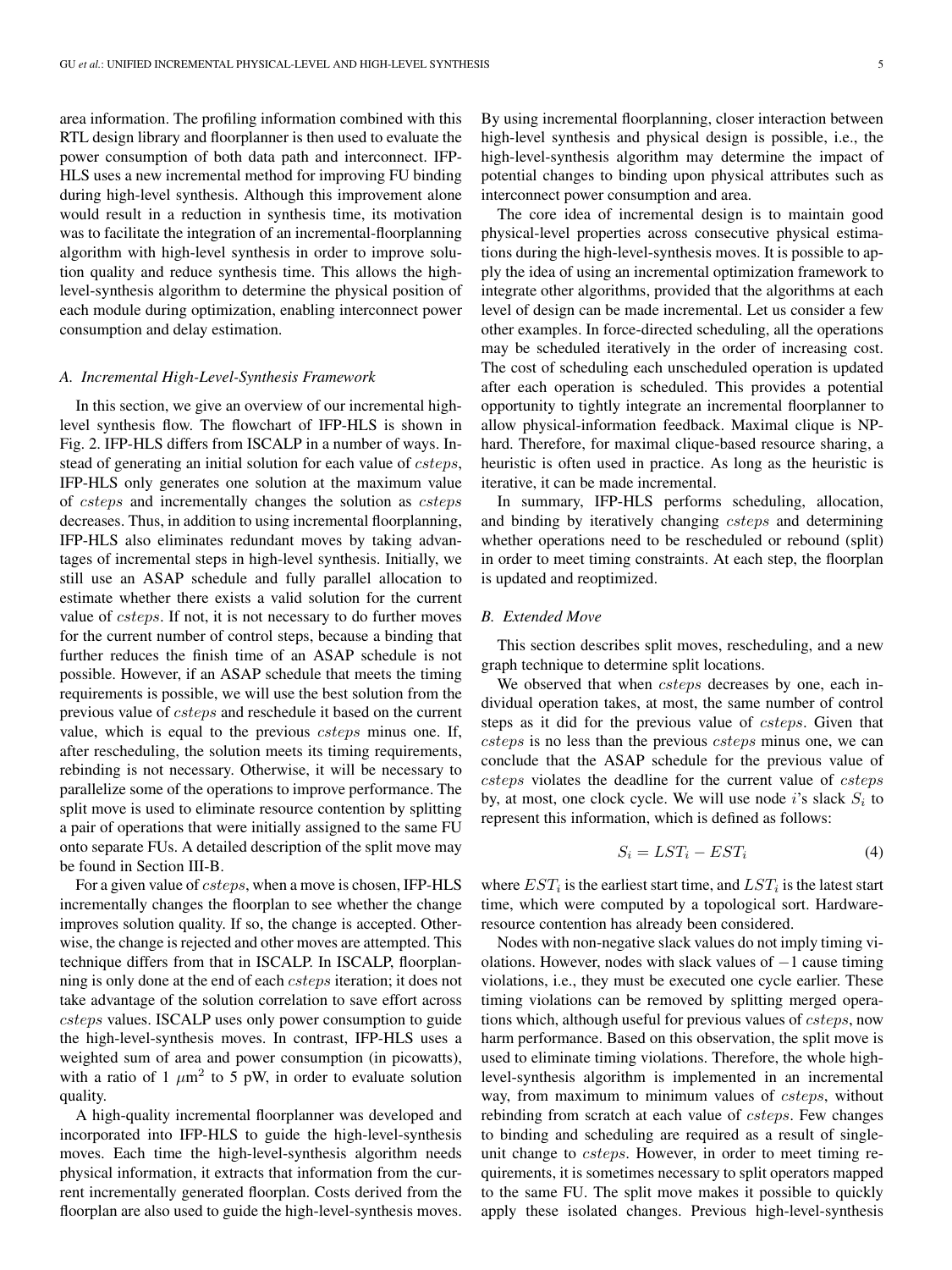systems, e.g., SCALP and ISCALP, started from a fully parallel implementation for each value of csteps and repeatedly merged operators to reduce area. Although both techniques are reasonable in the absence of an integrated floorplanner, the incremental approach used in IFP-HLS hastens optimization (without degrading solution quality) by requiring far fewer changes to the floorplan. Used together, the split and merge moves allow complete exploration of the solution space. However, the primary goal of changing the number of control steps is meeting timing constraints. We therefore start our exploration of the solution space at the most promising region by iteratively splitting FUs on the critical-timing path.

**Algorithm I** Reschedule and Split Procedure

- 1: Reschedule the design
- 2: Compute slacks of all operations
- 3: **while** there exists negative slack **do**
- 4: Construct graph including all the operations and edges with negative slack
- 5: Use maximum flow to find the minimum cut in the graph
- 6: Do the split move
- 7: Reschedule the design
- 8: Compute slack of all operations
- 9: **end while**

The reschedule and split procedure is shown in Algorithm 1. We will give an example to further describe this procedure. Consider the data flow graph shown in Fig. 3(a), in which arrows represent the data dependencies. Scheduling and allocation yield the DFG in Fig. 3(b). Here, we can see that three FUs are used. Operations <sup>∗</sup>1 and <sup>∗</sup>2 share FU1, operations <sup>∗</sup>3, <sup>∗</sup>4, and  $*5$  share FU2, and operation  $+1$ ,  $+2$ , and  $+3$  share FU3. The sample period is 108 ns; each multiplication takes 20 ns, and each addition takes 10 ns. When csteps is reduced from ten to nine, instead of binding and scheduling from scratch, the algorithm reschedules based on current binding. For this example, after rescheduling, there are still timing violations for operations <sup>∗</sup>3, <sup>∗</sup>4, and <sup>∗</sup>5 because they were all bound to FU2, as shown in Fig. 3(c). Therefore, the split move is necessary in order to allow all operations to meet their timing requirements (a description of the split move follows).

Based on the result of slack computation, we produce a graph including all the operations with negative slack. Each operation is represented by a node. In addition, there are three kinds of edges, which are defined as follows.

- 1) Data-dependence edges, indicating that the destination node takes the source node's data as input.
- 2) Merge edges, indicating that the two nodes are currently bound to the same FU or same storage unit.
- 3) Pseudoedges, used to restructure the graph for application of the min-cut algorithm. Pseudosource and pseudosink nodes are introduced into the graph. All input nodes are connected to the pseudosource node and all output nodes are connected to the pseudosink node.

After constructing this graph, a min-cut algorithm is executed. First, an infinite capacity is assigned to all the pseudoedges and data-dependence edges. Merge edges are each



Fig. 3. Incremental changes in high-level synthesis. (a) CDFG. (b) Scheduling and allocation. (c) Timing violation. (d) Slack computation. (e) Min-cut flow. (f) After split move.

given capacities of one. If two nodes are connected by both the data-dependence edge and the merge edge, the merge edge is eliminated because split moves on nodes sharing dependence edges do not improve the timing properties. Using a min-cut algorithm in this manner splits a minimal cardinality subset of nodes, allowing a reduction in the finish time of the ASAP schedule. One could consider the impact of area and power consumption within the min-cut–max-flow algorithm by weighting the edges appropriately. However, this would generally lead to additional split operations, increasing CPU time.

Although decrementing csteps may increase delay by at most one clock cycle, there may be some value of csteps for which even fully parallel bindings do not allow an ASAP schedule to meet its timing constraints. Therefore, min-cut and rescheduling may not be carried out for some values of csteps.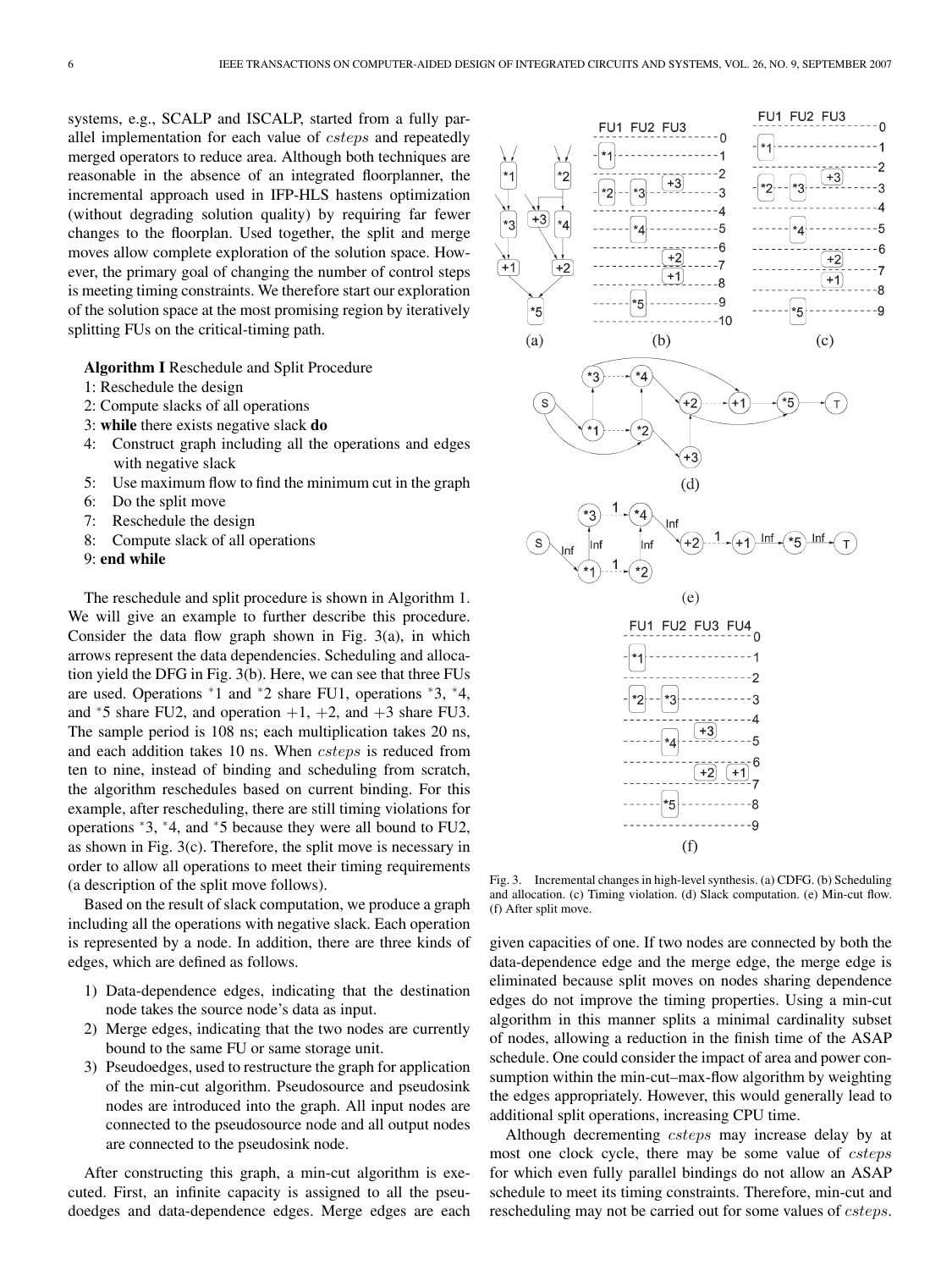

Fig. 4. Iterative split move for a slack smaller than  $-1$ .

After the split move, the operations are rescheduled, and the slack is recomputed to determine whether timing constraints are met.

The algorithm described above was used to construct the graph shown in Fig. 3(d). The dashed lines represent merge edges. The solid lines represent pseudoedges and datadependence edges. Nodes S and T represent pseudosource and pseudosink nodes, respectively. After slack computation, we eliminate all the nodes and edges which are not on the critical path and assign a capacity of one to merge edges and a capacity of infinity to other edges, as shown in Fig. 3(e). For this example, it is possible to cut through either edge  $(+2, +1)$ , or edges  $(*3, *1)$  and  $(*4, *2)$ . Here, we cut through  $+2$  and  $+1$ , which is the minimal cut, thereby assigning  $+1$  to a new FU, FU4. Edges  $+3$  and  $+2$  remain bound to the original FU, FU3. As shown in Fig. 3(f), no operation violates timing constraints.

Another case must also be considered. If no valid solutions exist for the current value of csteps, IFP-HLS will skip further optimization and decrement csteps. IFP-HLS may reach a valid value of csteps after repeatedly decrementing csteps. In this case, the slack values for some operations may be less than  $-1$ . Hence, the value of *csteps* is decremented, and the split move, followed by rescheduling, is repeated until a valid solution is produced. This process is as shown in Fig. 4.

# IV. INCREMENTAL FLOORPLANNING

As discussed in previous sections, in order to introduce incremental combined behavioral and physical optimization



Fig. 5. (a) Horizontal cross and (b) vertical cross.



Fig. 6. Constraint graph without over-specifications and transitive edges can have quadratic number of edges.

into high-level synthesis, a high-quality incremental floorplanner is necessary. We have tested this idea by building an incremental simulated-annealing floorplanner into the IFP-HLS algorithm. In this section, we describe this incremental floorplanner.

This floorplanner handles blocks with different aspect ratios and produces nonslicing floorplans. Unlike the netlistpartitioning approach used in ISCALP, it was designed primarily for quality, not speed. Although the impact on synthesis time would prevent the incorporation of a conventional high-quality floorplanner in the inner loop of a high-level-synthesis system, using incremental floorplanning enables both high-quality and low-synthesis time. High-level-synthesis moves typically remove a single module or split a module into two. Therefore, many changes are small, and their effects on the floorplan are mostly local. We reuse the modified previous floorplan as a starting point for each new floorplan. The previous floorplan is optimized. Therefore, reoptimization of the current floorplan to incorporate local changes is fast. In practice, we have found that this technique leads to quality-of-results and performance improvements over constructive floorplanning, even when compared with a very fast constructive floorplanner.

#### *A. Floorplan Representation*

The adjacent constraint graph (ACG) floorplan representation is used within IFP-HLS's incremental floorplanner [36], [39], [40]. This representation will be briefly summarized here.

An ACG is a constraint graph satisfying the following three conditions: first, there is, at most, one relation (either horizontal or vertical) between any pair of vertices; second, there are no transitive edges; and third, there are no crosses. A cross is a special edge configuration that can result in quadratic number of edges in the constraint graph. Fig. 5 shows two cases of crosses, and Fig. 6 shows that a constraint graph with crosses may have quadratic number of edges even when the first two conditions are met. It is proved that the number of edges in an ACG is, at most,  $O(n^{1.5})$ , where *n* is the number of vertices [40].

The operations of removing and inserting vertices in an existing ACG are designed to reflect high-level binding decisions, i.e., merging and splitting. To obtain the physical position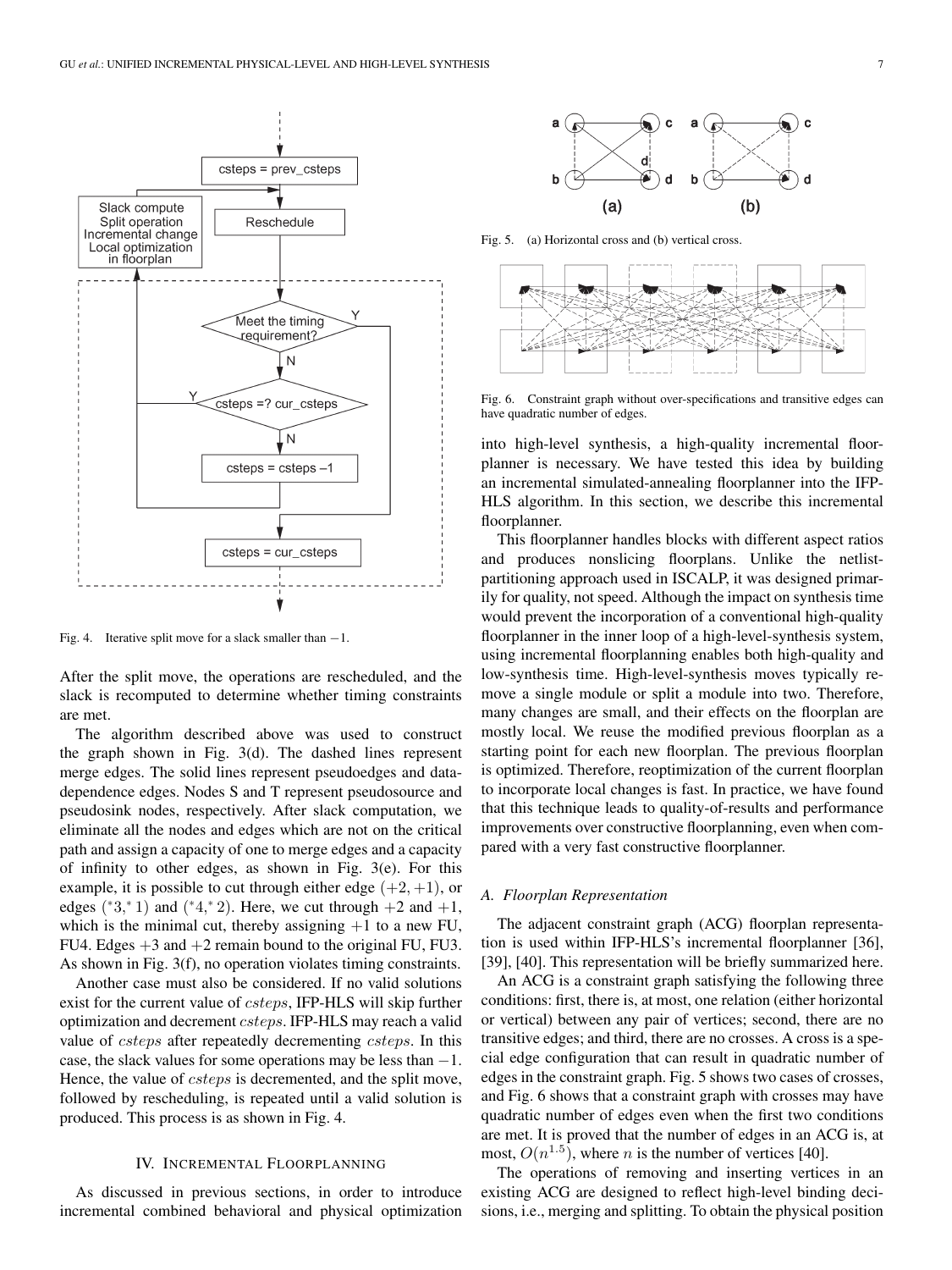of each module, packing that is based on the longest path computation is employed since the ACG itself is a constraint graph.

Perturbations on the graph are designed so that the ACG can be used in an iterative optimization heuristic such as simulated annealing. They change the graph topology locally and have straightforward meanings in physical space. Since the interconnect lengths are determined by the physical positions of modules, which in turn depend on the graph topology, applying these perturbations changes the interconnects locally. Other perturbations include rotating a module and exchanging the two modules represented by any pair of vertices. The latter changes the interconnect globally.

#### *B. Incremental Floorplanner*

There are four situations in which the incremental floorplanner is called by the IFP-HLS framework. First, a floorplan should be generated after each ASAP schedule is produced. We call this an initial floorplanning. Second, a floorplan should be modified and optimized after each high-level-synthesis move. We call this per-move floorplanning. Third, for each *csteps* value, a floorplan for the best binding should be generated and compared to the best existing floorplan. We call this percstep floorplanning. Fourth, after determining the best clock frequency and binding, floorplanning is carried out to provide the final result. We call this final floorplanning.

Although initial, per-cstep, and final floorplanning are done with simulated annealing for quality, per-move floorplanning requires fewer global changes and less hill climbing. Moreover, perturbations resulting from high temperatures may disrupt high-quality floorplan structures. Therefore, it is reasonable to use lower temperatures for per-move floorplanning. In practice, we have found that using a temperature of zero results in good quality and performance. In other words, although simulated annealing is necessary in many cases, per-move floorplanning is done with a greedy iterative-improvement algorithm.

The details of our approach follow. First, after generating the first ASAP schedule and binding, we have an initial set of modules and interconnections. Simulated annealing is used to obtain an initial floorplan. Since every interconnect net has exactly one driving module, multipin nets are broken into two-pin wires with the driving module as the source. The wire length is calculated as the Manhattan distance between the two modules connected by the wire. At this point, the unit-length switched capacitances of data transfers between two modules are available. We use these as weights for the wire lengths. The weighted total wire length is related to power consumption, i.e., optimizing the weighted wire length minimizes interconnect power consumption. A weighted sum of the area and the interconnect power consumption is calculated as the floorplanner's cost function, i.e.,

$$
A + w \sum_{e \in E} C_e D_e \tag{5}
$$

where  $A$  is the area,  $w$  is the power-consumption weight,  $E$ is the set of all wires,  $e$  is an interconnect wire,  $C_e$  is the unit-length switched capacitance for the data transfer along  $e$ , and  $D_e$  is the length of e. With this approach, we optimize the floorplan for both the interconnect power consumption and the area. The resulting floorplan will be improved during the consecutive IFP-HLS moves. Therefore, the number of simulated annealing iterations is bounded to reduce synthesis time.

After each high-level-synthesis move, per-move floorplanning first modifies the previous floorplan by removing or splitting a module. The modules and switched capacitances are updated based upon the impact of these merges and splits. The floorplan is then reoptimized with a greedy iterativeimprovement algorithm using the same cost function as the simulated annealing algorithm. The greedy improvements are divided into consecutive rounds. In every round, we apply the same number of perturbations to the floorplan. If less than 10% of the perturbations result in reduced costs, reoptimization stops. Although it would be easy to use a low simulated annealing temperature to allow some hill climbing during reoptimization, this was not necessary in practice. It should be pointed out that changes to switched capacitances may require a few global changes in the ACG to obtain power-consumption-optimized floorplans. Therefore, we still allow the exchange perturbation to change the floorplan globally but reduce its frequency to favor local perturbations.

When we find the best binding for a given value of *csteps*, we do per-cstep floorplanning and compare the result with the best floorplan from previous value of *csteps*. This time, nonzero temperature simulated annealing is used because it increases floorplan quality. These normal simulated annealing runs occur only once per csteps value, allowing their CPU costs to be amortized.

After determining the best binding across all the possible values of csteps, a final floorplanning run is carried out for that binding. This final floorplanning occurs only once per synthesis run. Therefore, it is acceptable to use a higher quality, but slower, annealing schedule than those in the inner loop of highlevel synthesis, thereby reducing chip area and interconnect power consumption.

During the annealing schedule, we use a constant multiplicative cooling factor  $r$ , i.e.,

$$
T' = r \times T \tag{6}
$$

where  $T$  is the current temperature, and  $T'$  is the temperature for the next iteration. The cooling factors for initial, per-cstep, and final floorplannings are 0.7, 0.8, and 0.9, respectively. At one temperature, if less than 10% of the perturbations are accepted, the annealing process stops. The ratio between the numbers of the perturbations at one temperature for initial, per-cstep, and final floorplannings is 1 : 1 : 5. The number of perturbations per round for per-move floorplanning is the same as that in the final floorplanning.

The interconnect power-consumption weight  $w$  is automatically computed during synthesis for each floorplanning run to avoid the difficulty of determining a proper value for all the situations. Before each floorplanning, we calculate the areato-power-consumption ratio  $w_0$  using the existing floorplan,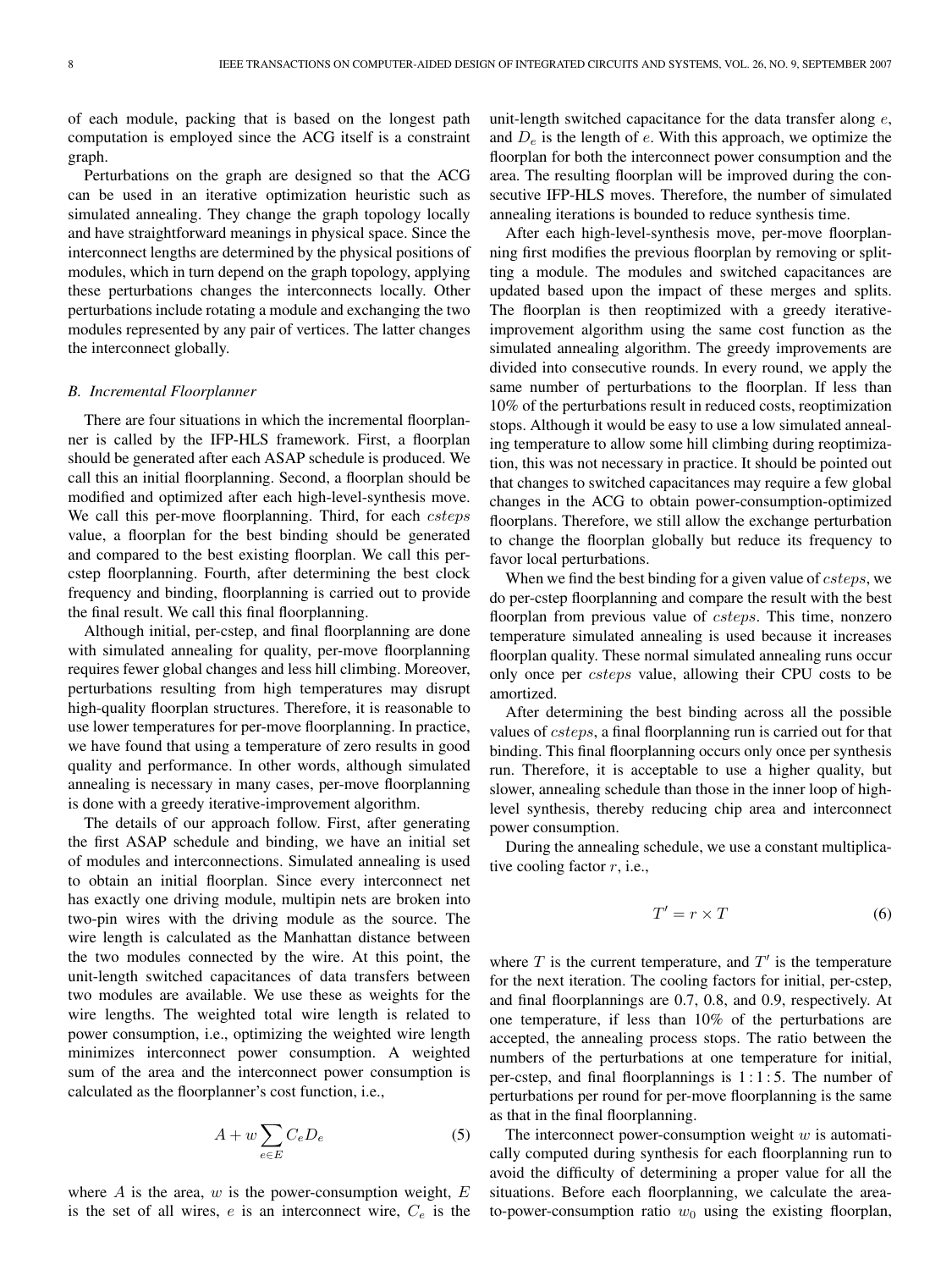which is either the previous floorplan for per-move, per-cstep, and final floorplannings or the starting floorplan for initial floorplanning. For initial, per-cstep, and final floorplannings, the weight w is set to  $0.5 \cdot w_0$  to balance the area and the interconnect power consumption. For per-move floorplanning, it is more important to quickly provide a prediction of the trend of interconnect power consumption, so w is set to  $2.5 \cdot w_0$ instead. Note that, in this stage, it is not the area cost but the prediction of the interconnect power consumption that is the major consideration. Therefore, the wire-length weight was set to be a large value compared to the area weight.

# V. EXPERIMENTAL RESULTS

In this section, we present the results produced by the IFP-HLS algorithm described in Sections III and IV when run on a number of benchmarks. The results generated by ISCALP and IFP-HLS are compared. As explained in Section III-A, both approaches optimize area and power consumption. The experiments were conducted on Linux workstations with dual 933-MHz Pentium III processors and 512 MB of random access memory.

#### *A. Benchmarks*

We evaluated 17 high-level-synthesis benchmarks using a  $0.18$ - $\mu$ m technology library. Chemical and IIR77 are infiniteimpulse-response (IIR) filters. DCT\_IJPEG is the Independent JPEG Group's implementation of digital cosine transform (DCT) [41]. DCT\_Wang is a DCT algorithm named after the inventor [42]. Both DCT algorithms work on  $8 \times 8$  arrays of pixels. Elliptic, an elliptic-wave filter, comes from the NCSU CBL high-level-synthesis benchmark suite [43]. Jacobi is the Jacobi iterative algorithm for solving a fourth-order linear system [44]. WDF is a finite-impulse-response-wave digital filter. The largest benchmark is Jacobi with 24 multiplications, 8 divisions, 8 additions, and 16 subtractions. In addition, we generate five CDFGs using a pseudorandom graph generator [45]. Random100 has 20 additions, 15 subtractions, and 19 multiplications. Random200 has 39 additions, 44 subtractions, and 36 multiplications. Random300 has 59 additions, 58 subtractions, and 72 multiplications.

IFP-HLS had better performance than ISCALP on these large randomized benchmarks. In order to determine whether the improved performance of IFP-HLS was the result of random graph structure or benchmark size, we generated two structured benchmarks, Small and Serial. Small is composed of five operations connected in parallel. Serial is composed of 45 operations connected in serial. As shown in Table I, IFP-HLS has better CPU time for the structured large benchmark Serial. This is consistent with the results for other large benchmarks.

The area of each benchmark described in this section was estimated using presynthesized FUs (e.g., adders, multipliers, etc.) based on NEC's  $0.18 - \mu m$  process and the floorplanner from the high-level-synthesis tool. The logic power consumption of each benchmark was evaluated using power models from the presynthesized FU-level design library. A fullsystem switching-activity simulator was used during powerconsumption computation. Wire power consumption and wire delay were calculated based on the wire capacitances estimated using Cong's and Pan's technique [46] and the wire-length information from the floorplanner of the high-level-synthesis design tools. As described in Section III, both logic and wire delays were calculated to determine whether each design meets its timing requirements. However, since the wire delay estimation is only implemented in IFP-HLS, this function was not used when comparing to ISCALP.

# *B. Results*

The results of running ISCALP and IFP-HLS on nonunity aspect ratio FUs are shown in Fig. 7. As shown in Fig. 7(a) and (b), and Table I, IFP-HLS achieves an average CPU-time speedup of  $24.72 \times$ , 13.76% improvement in area, and 50% reduction in the number of merge moves in comparison with ISCALP. Low power consumption is maintained.

ISCALP uses a constructive floorplanner that may suffer performance degradation when used with nonunity-aspect-ratio FUs. In order to determine whether the improvement in quality and run time were the result of the specific type of floorplanner used in ISCALP, we repeated all experiments using only unityaspect-ratio FUs. As shown in Fig. 8 and Tables I and III, the IFP-HLS algorithm achieves an average CPU-time speedup of  $2.03 \times$ , 11.32% improvement in area, and 54% reduction in the number of merge moves, while maintaining the same low power consumption as ISCALP.

As shown in Figs. 7 and 8 and Tables I and III, IFP-HLS always has better CPU time than ISCALP for both nonunityand unity-aspect-ratio cases except for two very small unityaspect-ratio benchmarks (PAULIN and MAC). There are two contributors to CPU time [as shown in (3)]: the number of highlevel-synthesis moves and the resulting-floorplanning operations. ISCALP employs a fast constructive slicing floorplanner based on netlist-partitioning and rotation/orientation selection to obtain a floorplan optimized for wire length and area. It is faster than our simulated annealing floorplanner for small benchmarks with only a few blocks largely due to its determinism. The simulated annealing algorithm may revisit the same valid solutions multiple times before reaching the halting conditions, while the constructive-slicing floorplanner can quickly consider all slicing-structure floorplans, given small enough problem sizes. In contrast, the simulated annealing floorplanner is relatively faster on large-problem instances, because it can focus its moves on the most promising regions of the solution space, while the constructive floorplanner is left to explicitly consider an exponentially increasing number of points in the solution space. Please note that both floorplanners run quickly on small benchmarks. We are primarily concerned with floorplanner performance on large-problem instances, for which run-time is a concern. In addition, recall that ISCALP is an interconnect-aware power-driven high-level-synthesis tool. These results show that, on average, IFP-HLS achieves better CPU time and area while maintaining good power consumption. We also analyze the time break down between highlevel-synthesis moves and floorplanning. As shown in Table II,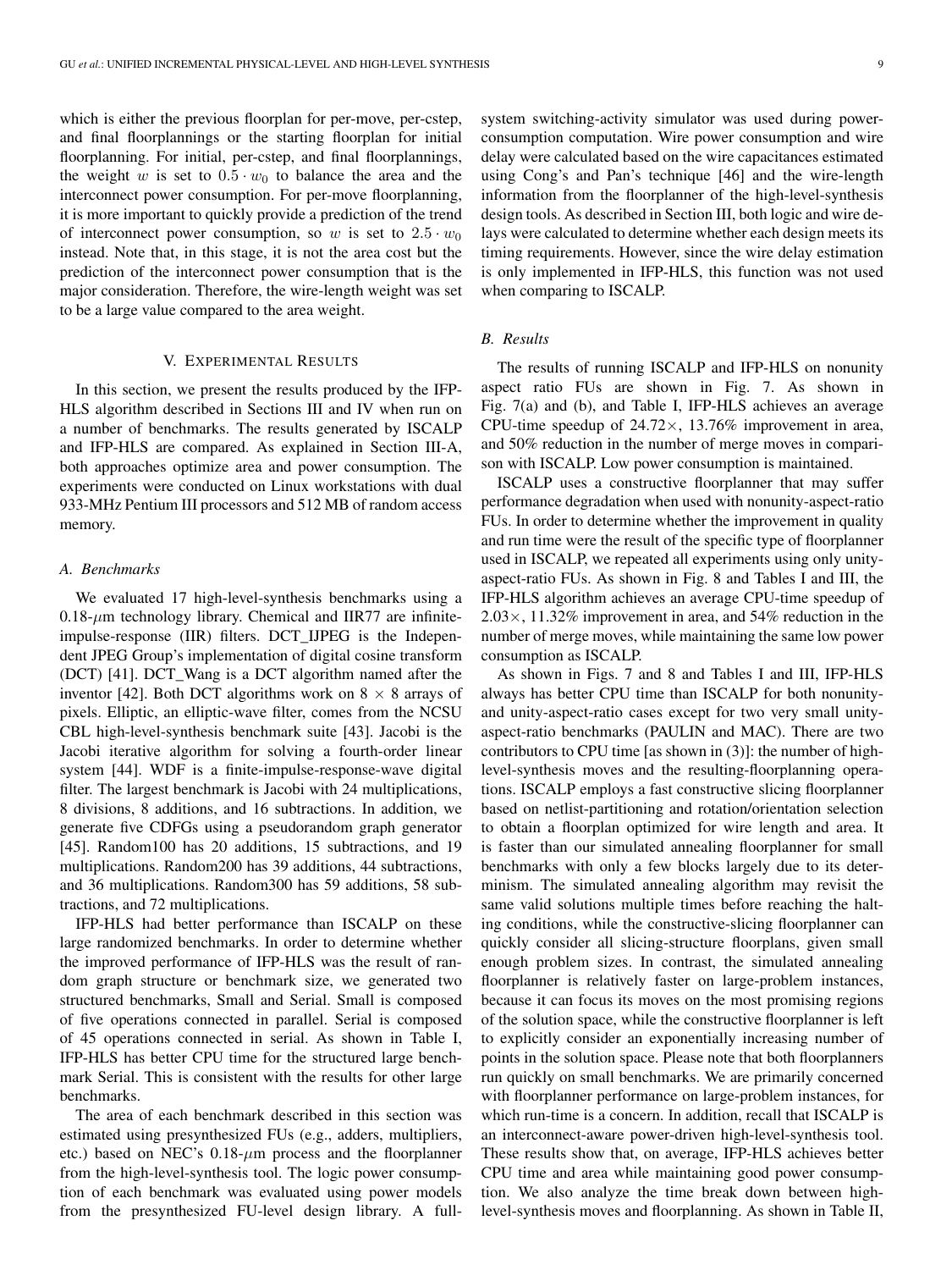

Fig. 7. Comparison between ISCALP and IFP-HLS for nonunity-aspect-ratio FUs. (a) CPU time for nonunity-aspect-ratio FUs. (b) Number of moves, area, and power consumption for nonunity-aspect-ratio FUs.

floorplanning used more than 75.69% of the total CPU time on average for both ISCALP and IFP-HLS; floorplanning is the most time-consuming part of the high-level-synthesis design flow.

In an attempt to isolate the impact of using a constructive floorplanner from the impact of using incremental optimization, we compared the results produced by running ISCALP, which is followed by a high-quality simulated annealing floorplanner by those produced by IFP-HLS. On average, this results in a 1.6% increase in area and 2.7% decrease in total power compared to IFP-HLS for unity-aspect-ratio FUs and a 0.8% increase in area and 1.3% decrease in total power consumption for nonunity-aspect-ratio FUs. Note that ISCALP aggressively optimizes power consumption. These results indicate that the incremental optimization algorithm within IFP-HLS permits comparable quality, using much less CPU time, as compared to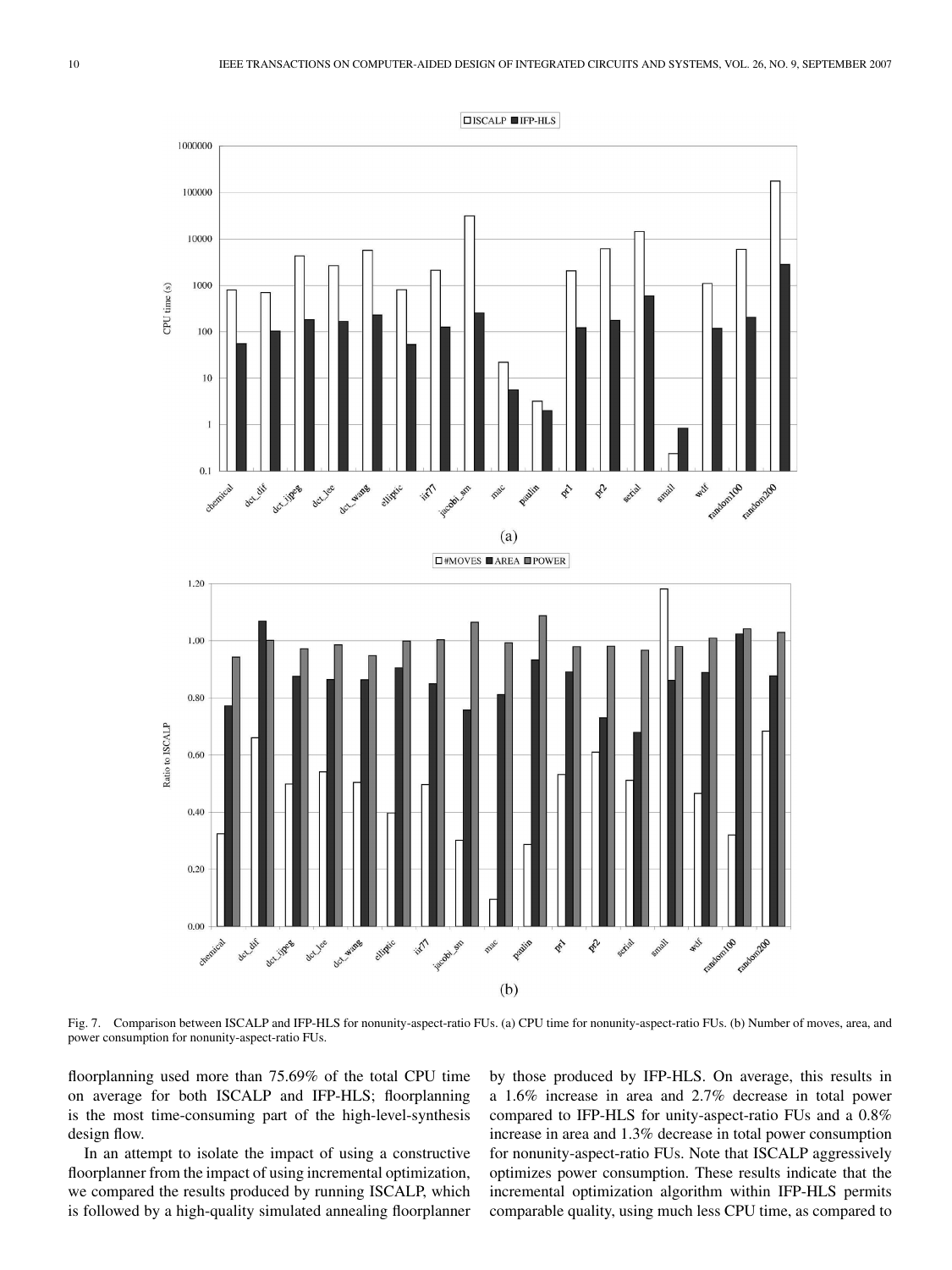

 $\fbox{DISCALP}\quad\hbox{I}\quad\hbox{FPP-HLS}$ 

Fig. 8. Comparison between ISCALP and IFP-HLS for unity-aspect-ratio FUs. (a) CPU time for unity-aspect-ratio FUs. (b) Number of moves, area, and power consumption for unity-aspect-ratio FUs.

mac

Paulin

 $(b)$ 

PH-

 $\sum_{i=1}^{n}$ 

iseconi sm

elipic

a nonincremental behavioral synthesis algorithm followed by an iterative improvement floorplanner.

 $0.00$ 

chemi

dct. dif

dat lipes

daylee dot\_wang

# VI. CONCLUSION

This paper presented an IFP-HLS system that integrates high-level and physical-level design algorithms to concurrently

improve a design's schedule, resource binding, and floorplan. Compared with previous approaches that repeatedly call loosely coupled floorplanners, this approach has the benefit of efficiency, stability, and better quality results. As shown in Section V, for nonunity-aspect ratio FUs, incremental floorplanning allowed an average CPU time speedup of  $24.72\times$  and an area improvement of 13.76%. For unity-aspect-ratio FUs,

Famdomitoo

WORK

Famdown200 Fandomado

Serial

PLD

Small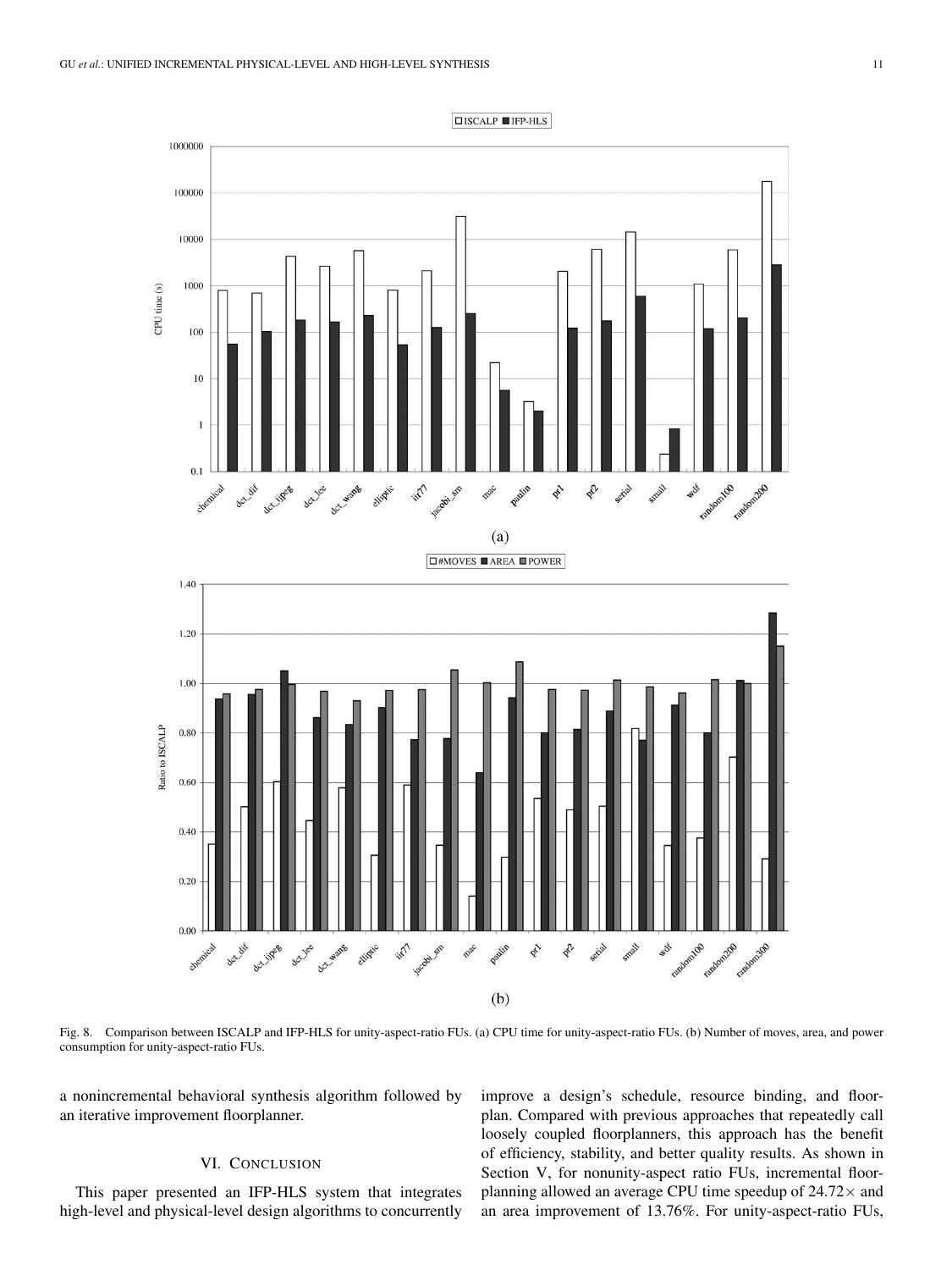|                  |          | Area Improvement $(\%)$ |       | Wire Power Improvement $(\%)$ | Total Power Improvement (%) |           |  |
|------------------|----------|-------------------------|-------|-------------------------------|-----------------------------|-----------|--|
| Benchmark        | Unity    | Non-unity               | Unity | Non-unity                     | Unity                       | Non-unity |  |
| <b>CHEMICAL</b>  | 6.23     | 22.67                   | 22.69 | 9.39                          | 4.17                        | 5.72      |  |
| <b>DCT_DIF</b>   | 4.36     | $-6.91$                 | 41.51 | 21.86                         | 2.37                        | $-0.16$   |  |
| <b>DCT_IJPEG</b> | $-5.09$  | 12.35                   | 49.59 | $-4.39$                       | 0.35                        | 2.76      |  |
| <b>DCT_LEE</b>   | 13.84    | 13.53                   | 22.74 | 7.58                          | 3.16                        | 1.35      |  |
| DCT_WANG         | 16.60    | 13.61                   | 38.50 | 42.82                         | 7.00                        | 5.15      |  |
| <b>ELLIPTIC</b>  | 9.70     | 9.45                    | 22.18 | 28.32                         | 2.77                        | 0.03      |  |
| IIR77            | 22.69    | 15.03                   | 21.32 | $-0.37$                       | 2.42                        | $-0.34$   |  |
| <b>JACOBLSM</b>  | 22.26    | 24.17                   | 14.13 | 9.76                          | $-5.41$                     | $-6.51$   |  |
| MAC              | 36.13    | 18.84                   | 9.65  | 13.72                         | $-0.27$                     | 0.70      |  |
| <b>PAULIN</b>    | 5.74     | 6.72                    | 26.19 | 23.39                         | $-8.72$                     | $-8.86$   |  |
| PR1              | 19.86    | 10.87                   | 6.13  | 16.44                         | 2.39                        | 2.05      |  |
| PR <sub>2</sub>  | 18.56    | 26.93                   | 30.83 | $-7.75$                       | 2.67                        | 1.84      |  |
| <b>SERIAL</b>    | 11.16    | 32.04                   | 11.74 | 31.57                         | $-1.42$                     | 3.28      |  |
| <b>SMALL</b>     | 22.89    | 13.78                   | 36.93 | 48.83                         | 1.36                        | 1.98      |  |
| <b>WDF</b>       | 8.79     | 11.10                   | 9.87  | $-12.50$                      | 3.79                        | $-0.91$   |  |
| RANDOM100        | 19.88    | $-2.41$                 | 14.67 | 19.94                         | $-1.55$                     | $-4.24$   |  |
| RANDOM200        | $-1.22$  | 12.20                   | 19.45 | $-1.90$                       | 0.01                        | $-3.01$   |  |
| RANDOM300        | $-28.55$ | $N/A^*$                 | 31.80 | $N/A^*$                       | $-15.11$                    | $N/A^*$   |  |
| Average          | 11.32    | 13.76*                  | 23.89 | $14.51*$                      | 0.00                        | $0.05*$   |  |

TABLE III AREA AND POWER IMPROVEMENTS OF DIFFERENT BENCHMARKS

\*To solve non-unity aspect ratio Random300, ISCALP had not yet halted after 120 hours. The non-unity aspect ratio Random300 benchmark was excluded from the computation for average numbers.

the CPU-time speedup was  $2.03 \times$  and area was improved by 11.32%. In both cases, the low power consumption of a stateof-the-art low-power interconnect-aware high-level-synthesis algorithm was maintained. We conclude that incremental floorplanning improved the quality of synthesis results and improves performance dramatically, making synthesis from larger specifications practical.

# ACKNOWLEDGMENT

The authors would like to thank Prof. N. Jha of Princeton University for the access to ISCALP and to NEC Labs America for the access to their  $0.18-\mu m$  technology library. They would also like to thank Y. Liu of Tsinghua University, Dr. A. Raghunathan of NEC Labs America, and Prof. L. Zhong of Rice University for their helpful suggestions.

#### **REFERENCES**

- [1] R. Camposano and W. Wolf, *High Level VLSI Synthesis*. Norwell, MA: Kluwer, 1991.
- [2] D. C. Ku and G. D. Micheli, *High Level Synthesis of ASICs Under Timing and Synchronization Constraints*. Norwell, MA: Kluwer, 1992.
- [3] D. Gajski, N. Dutt, A. Wu, and S. Lin, *High-Level Synthesis: Introduction to Chip and System Design*. Norwell, MA: Kluwer, 1992.
- [4] A. Raghunathan, N. K. Jha, and S. Dey, *High-Level Power Analysis and Optimization*. Norwell, MA: Kluwer, 1997.
- [5] P. G. Paulin, J. P. Knight, and E. F. Girczyc, "HAL: A multi-paradigm approach to automatic data path synthesis," in *Proc. Des. Autom. Conf.*, Jun. 1986, pp. 263–270.
- [6] R. K. Gupta and G. De Micheli, "Hardware–software cosynthesis for digital systems," *IEEE Des. Test Comput.*, vol. 10, no. 3, pp. 29–41, Sep. 1993.
- [7] R. Mehra and J. Rabaey, "Behavioral level power estimation and exploration," in *Proc. Int. Workshop Low Power Des.*, Apr. 1994, pp. 197–202.
- [8] A. Dasgupta and R. Karri, "Simultaneous scheduling and binding for power minimization during microarchitecture synthesis," in *Proc. Int. Symp. Low-Power Des.*, Apr. 1994, pp. 255–270.
- [9] L. Goodby, A. Orailoglu, and P. M. Chau, "Microarchitecture synthesis of performance-constrained, low-power VLSI designs," in *Proc. Int. Comput. Des.*, Oct. 1994, pp. 323–326.
- [10] A. Raghunathan and N. K. Jha, "Behavioral synthesis for low power," in *Proc. Int. Conf. Comput. Des.*, Oct. 1994, pp. 318–322.
- [11] A. P. Chandrakasan, M. Potkonjak, R. Mehra, J. Rabaey, and R. Brodersen, "Optimizing power using transformations," *IEEE Trans. Comput.-Aided Design Integr. Circuits Syst.*, vol. 14, no. 1, pp. 12–31, Jan. 1995.
- [12] R. S. Martin and J. P. Knight, "Power profiler: Optimizing ASICs power consumption at the behavioral level," in *Proc. Des. Autom. Conf.*, Jun. 1995, pp. 42–47.
- [13] J. M. Chang and M. Pedram, "Register allocation and binding for low power," in *Proc. Des. Autom. Conf.*, Jun. 1995, pp. 29–35.
- [14] N. Kumar, S. Katkoori, L. Rader, and R. Vemuri, "Profile-driven behavioral synthesis for low-power VLSI systems," *IEEE Des. Test Comput.*, vol. 12, no. 3, pp. 70-84, 1995.
- [15] A. Raghunathan and N. K. Jha, "SCALP: An iterative-improvement-based low-power data path synthesis system," *IEEE Trans. Comput.-Aided Design Integr. Circuits Syst.*, vol. 16, no. 11, pp. 1260–1277, Nov. 1997.
- [16] K. S. Khouri, G. Lakshminarayana, and N. K. Jha, "High-level synthesis of low power control-flow intensive circuits," *IEEE Trans. Comput.- Aided Design Integr. Circuits Syst.*, vol. 18, no. 12, pp. 1715–1729, Dec. 1999.
- [17] H. P. Peixoto and M. F. Jacome, "A new technique for estimating lower bounds on latency for high level synthesis," in *Proc. Great Lakes Symp. VLSI*, Mar. 2000, pp. 129–132.
- [18] M. C. McFarland and T. J. Kowalski, "Incorporating bottom–up design into hardware synthesis," *IEEE Trans. Comput.-Aided Design Integr. Circuits Syst.*, vol. 9, no. 9, pp. 938–950, Sep. 1990.
- [19] D. W. Knapp, "Fasolt: A program for feedback-driven data-path optimization," *IEEE Trans. Comput.-Aided Design Integr. Circuits Syst.*, vol. 11, no. 6, pp. 677–695, Jun. 1992.
- [20] J. P. Weng and A. C. Parker, "3D scheduling: High-level synthesis with floorplanning," in *Proc. Des. Autom. Conf.*, Jun. 1991, pp. 668–673.
- [21] Y. M. Fang and D. F. Wong, "Simultaneous functional-unit binding and floorplanning," in *Proc. Int. Conf. Comput.-Aided Des.*, Nov. 1994, pp. 317–321.
- [22] M. Xu and F. J. Kurdahi, "Layout-driven RTL binding techniques for high-level synthesis using accurate estimators," *ACM Trans. Des. Autom. Electron. Syst.*, vol. 2, no. 4, pp. 312–343, Oct. 1997.
- [23] W. E. Dougherty and D. E. Thomas, "Unifying behavioral synthesis and physical design," in *Proc. Des. Autom. Conf.*, Jun. 2000, pp. 756–761.
- [24] P. G. Paulin and J. P. Knight, "Scheduling and binding algorithms for highlevel synthesis," in *Proc. Des. Autom. Conf.*, Jun. 1989, pp. 1–6.
- [25] C. A. Papachristou and H. Konuk, "A linear program driven scheduling and allocation method followed by an interconnect optimization algorithm," in *Proc. Des. Autom. Conf.*, Jun. 1990, pp. 77–83.
- [26] T. A. Ly, W. L. Elwood, and E. F. Girczyc, "A generalized interconnect model for data path synthesis," in *Proc. Des. Autom. Conf.*, Jun. 1990, pp. 168–173.
- [27] S. Tarafdar and M. Leeser, "The DT-model: High-level synthesis using data transfer," in *Proc. Des. Autom. Conf.*, Jun. 1998, pp. 114–117.